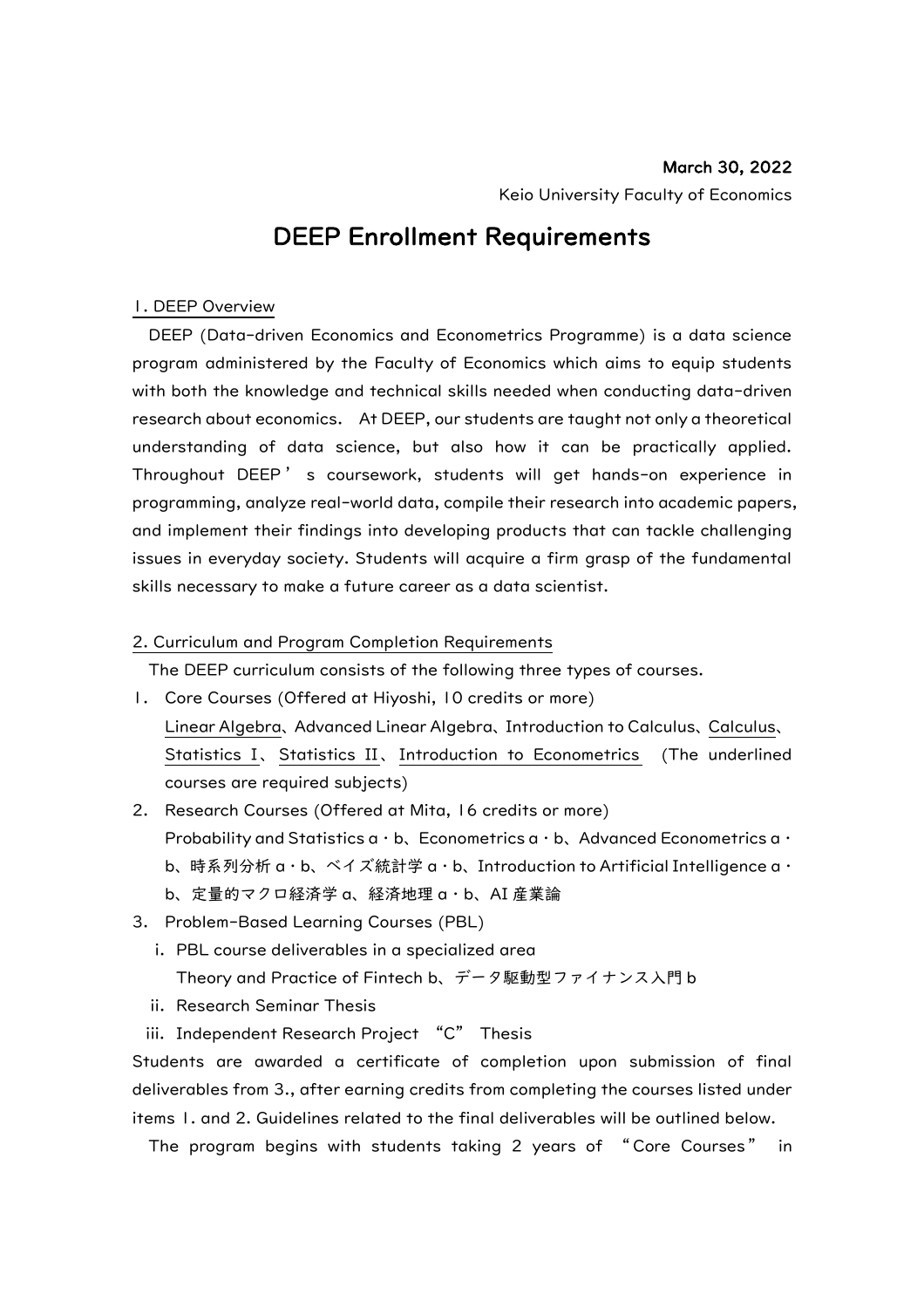mathematics and statistics at the Hiyoshi campus in order to facilitate a fundamental grasp of data science. Comprehensive mathematical knowledge is indispensable to developing a proper understanding of the theoretical aspects of data science. Additionally, while they are not considered "Core Courses," students will expand their expertise in practical data science at the Mita Campus by taking courses in mathematics (確率論入門, etc.) and courses in information processing to learn about programming languages. Students are also strongly encouraged to join training seminars offered by the AI & Advanced Programming Consortium (AIC, https://aic.keio.ac.jp) in order to further deepen their understanding of data science.

During the program's two years at the Mita Campus, students enroll in "Research Courses" in order to learn advanced data science techniques and applications. The skills and theoretical framework that students acquire during this phase of their studies will allow them to expertly use data science to help solve sociological issues and correctly discern which methods are effective when dealing with different types of real-world data. In the more advanced research courses, students will also develop a working knowledge of data analysis.

At the conclusion of DEEP, students will submit final deliverables obtained from practical applications of their research in data science. This is the "Problem-Based Learning" (PBL) portion of the program. PBL refers to first-hand practical experience gained from trying to solve a given problem. DEEP's PBL courses can include creating apps, etc., to help confront problems in specific areas. However, research theses written for Research Seminars or Independent Research Projects on diverse topics that use data science to analyze policy effectiveness and theoretical validity may also fulfill this program requirement.

Please contact the DEEP coordinator for information on the eligibility of research topics for DEEP final deliverables.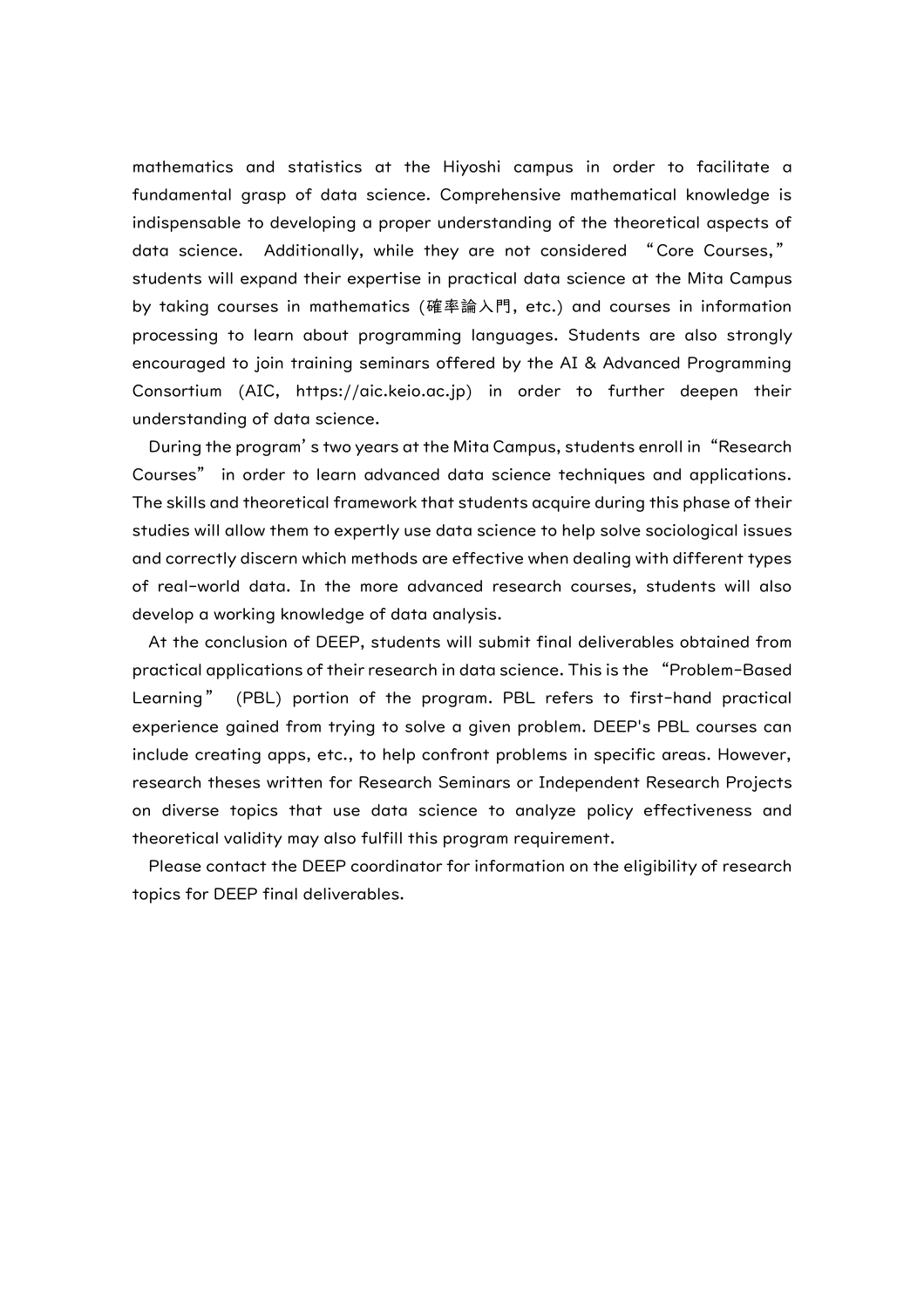Guidelines for Final Deliverables

For a research seminar thesis or independent research project thesis to be recognized as a final deliverable in DEEP, it must belong to one of the following categories.

Type

1. Theoretical Research

 Researching the mathematical aspects of models and methods used in econometrics, statistics, machine learning, etc.

2. Empirical Research

 Analyzing real-world data using models and methods that are the subject of theoretical research.

3. Numerical Simulations

 Verifying the effectiveness of models and methods by conducting Monte Carlo simulations or other numerical analyses.

Examples of models and methods to be studied when conducting theoretical research

- 1. Statistical Models and Methods
	- -Regression models
	- -Generalized linear models
	- -Time series models
	- -Spatial models
	- -Causal inference
	- -Bayesian inference
- 2. Machine Learning
	- -Decision trees
	- -Deep learning
	- -Reinforcement learning

# Flowchart for DEEP

 $\overline{a}$ 

#### Core Courses

•Taken during 1st and 2nd year at Hiyoshi •10 credits or more

## Research Courses

•Taken during 3rd and 4th year at Mita •16 credits or more

## PBL Courses

•Submit Final Deliverables •PBL, Research Seminars, Independent Research **Projects**